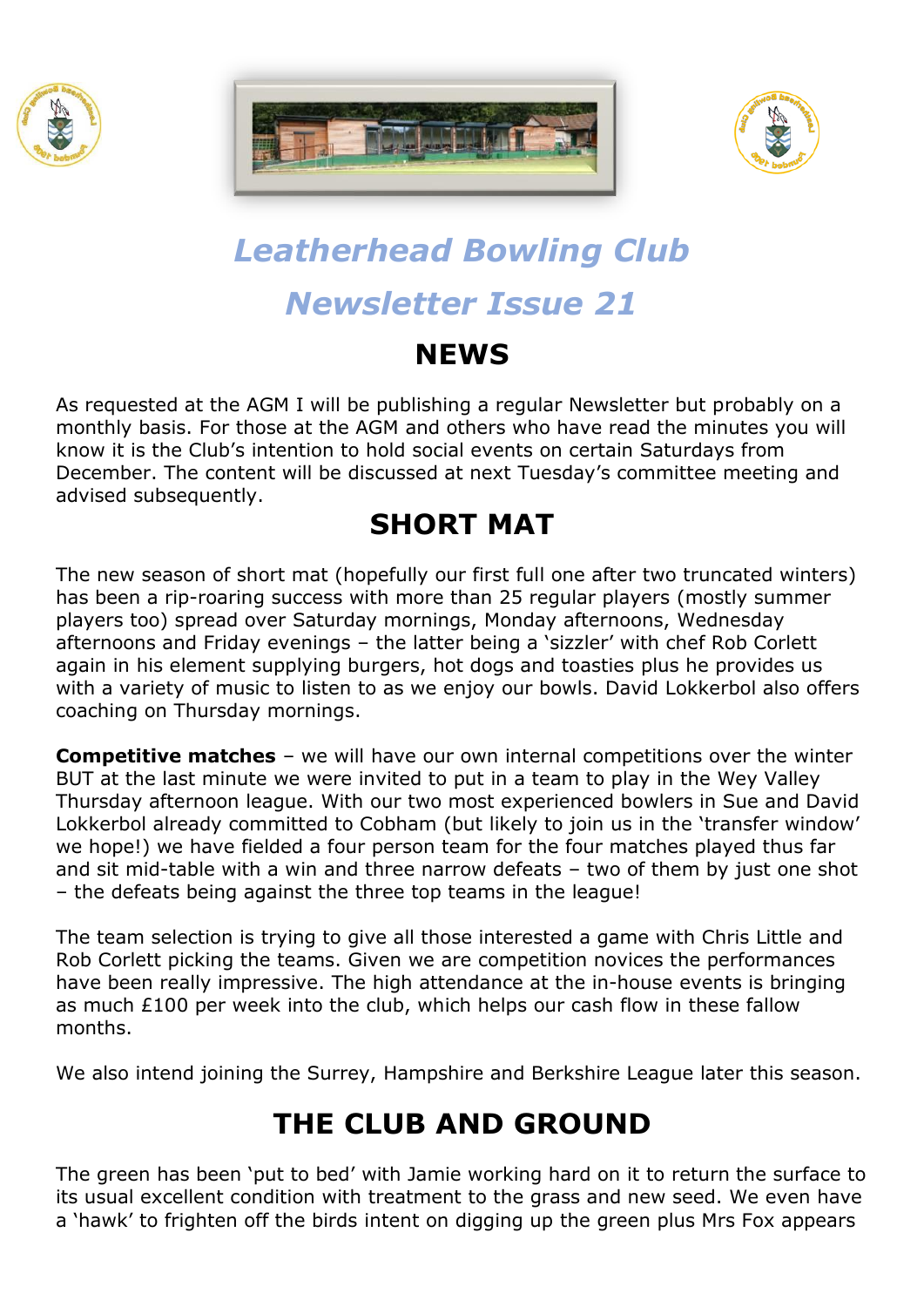to be hibernating or has slunk off somewhere else – no doubt put off by Desta's ammonia!

Ray Dawson will be advising of work to be carried out over the winter for any members interested in helping.

#### **MEMBER NEWS**

It was good to see Roy Fassnidge at the AGM after his long time out of action whilst his body returns to something like its athletic best! He hopes to have a full season in 2022.

At the AGM we all thanked President Brenda for her sterling work for the club from the 1980s – what a stalwart she has been and we all look forward to her swansong at the Presentation Dinner in November.

# **A VIEW FROM THE MAT (Short)**

With some trepidation I joined Rachel Leese, Sarah Campbell and Chris Little at the most impressive Wey Valley Indoor Bowling Club with its vast array of indoor rinks for the longer version of the game but with a separate area with ten (!) short mat rinks – with me used to our rather confined space at our club it was quite overwhelming. Skip Chris having thought we were playing a-not-so-good Knaphill team eventually announced it was, instead, top of the table Ripley.

She told me I was at 3 then changed her mind and put me at 2 with Rachel at 1 and Sarah 3. I could see as soon as we started why she promoted Sarah who had never played short mat until this month but now looked like a county player. Chris has played well in the matches so far but, although I might be biased, she was outstanding in this match of very high technical content against some very good opposition. Playing at our club in a friendly is one thing but representing the club in a match against experienced players is something else and the degree of sustained concentration and the technical difficulties of the game make this so much more difficult than some might think!

I was barely average in the first nine ends where Rachel and I largely failed to dominate the jack only to be saved by Sarah and Chris and we were 10-5 down at the tea break. The rallying cry was let's try and make the second half a win for us even if we do lose overall.

What a game it was when we fought back as Rachel and me at last found our rhythm and we pulled up to 13-14 down with two ends to play. On the penultimate end we set up a four shot hold with their skip having one bowl left – he played a blinder and won the end by that one shot. 13-15. Final end … we started well with Rachel and me giving us two shots and Sarah added a third but they came back at us and were holding three with the jack off to one side and Chris had one bowl left – if she could hit the right hand side of the jack and send it across the rink we could hold as many as three. She did exactly what was required and the jack went towards our three BUT not quite far enough and we only held the one shot to lose 14-15. Who said this game was boring!!